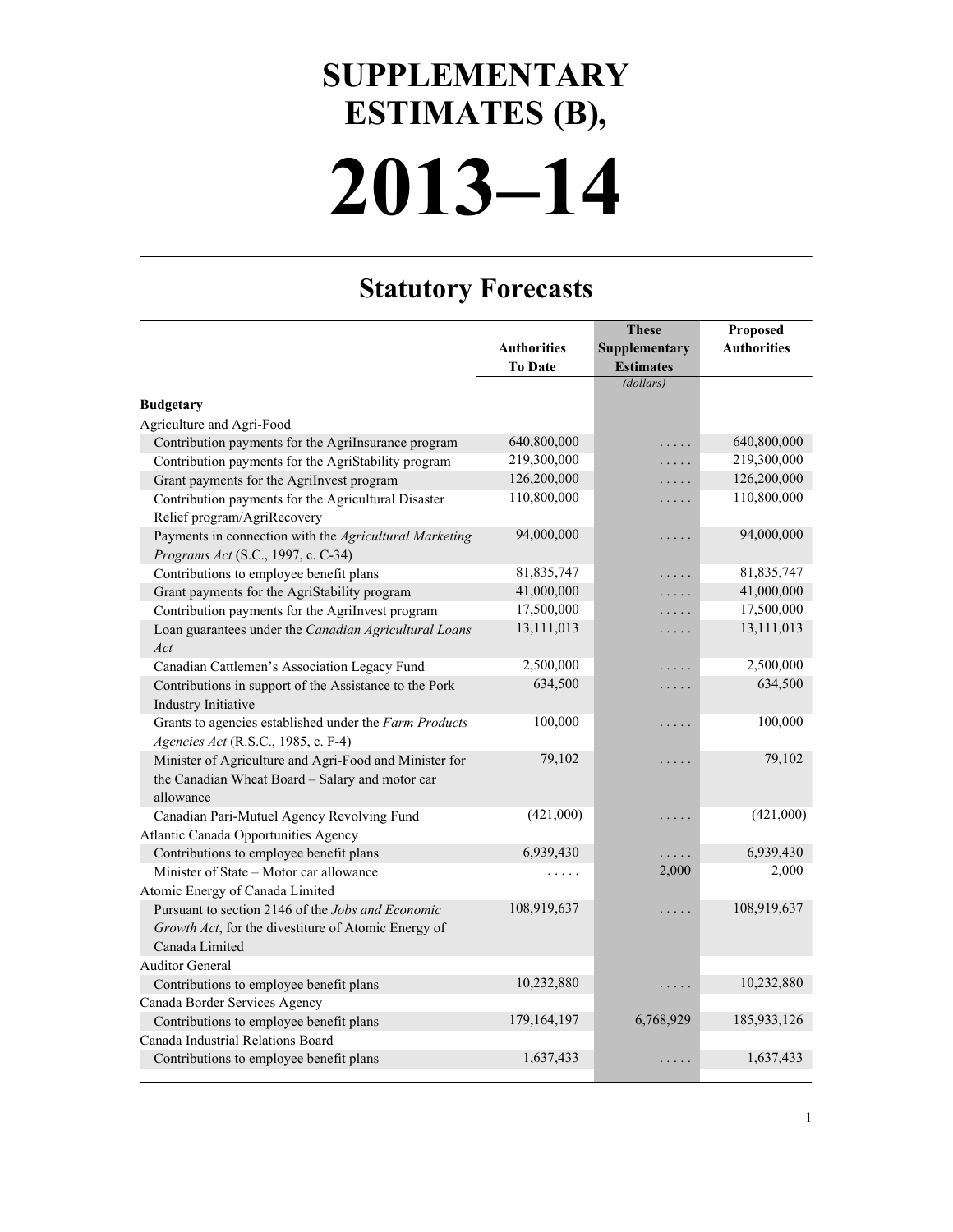|                                                            |                    | <b>These</b>         | Proposed           |
|------------------------------------------------------------|--------------------|----------------------|--------------------|
|                                                            | <b>Authorities</b> | Supplementary        | <b>Authorities</b> |
|                                                            | <b>To Date</b>     | <b>Estimates</b>     |                    |
|                                                            |                    | (dollars)            |                    |
| Canada Revenue Agency                                      |                    |                      |                    |
| Contributions to employee benefit plans                    | 443,643,672        | .                    | 443,643,672        |
| Disbursements to provinces under the Softwood Lumber       | 283,000,000        | .                    | 283,000,000        |
| Products Export Charge Act, 2006                           |                    |                      |                    |
| Children's Special Allowance payments                      | 238,000,000        | .                    | 238,000,000        |
| Spending of revenues received through the conduct of its   | 193,779,186        | .                    | 193,779,186        |
| operations pursuant to section 60 of the Canada            |                    |                      |                    |
| Revenue Agency Act                                         |                    |                      |                    |
| Minister of National Revenue - Salary and motor car        | 79,102             | .                    | 79,102             |
| allowance                                                  |                    |                      |                    |
| Canada School of Public Service                            |                    |                      |                    |
| Spending of revenues pursuant to subsection $18(2)$ of the | 50,000,000         | .                    | 50,000,000         |
| Canada School of Public Service Act                        |                    |                      |                    |
| Contributions to employee benefit plans                    | 6,233,121          | .                    | 6,233,121          |
| Canadian Centre for Occupational Health and Safety         |                    |                      |                    |
| Contributions to employee benefit plans                    | 1,117,980          | .                    | 1,117,980          |
| Canadian Environmental Assessment Agency                   |                    |                      |                    |
| Contributions to employee benefit plans                    | 2,863,886          | .                    | 2,863,886          |
| Canadian Food Inspection Agency                            |                    |                      |                    |
| Contributions to employee benefit plans                    | 78,960,444         | 4,107,192            | 83,067,636         |
| Spending of Revenues pursuant to Section 30 of the         | 53,161,000         | $\cdots$             | 53,161,000         |
| Canadian Food Inspection Agency Act                        |                    |                      |                    |
| Compensation payments in accordance with                   | 3,500,000          | .                    | 3,500,000          |
| requirements established by Regulations under the Health   |                    |                      |                    |
| of Animals Act and the Plant Protection Act, and           |                    |                      |                    |
| authorized pursuant to the Canadian Food Inspection        |                    |                      |                    |
| Agency Act (S.C., 1997, c. 6)                              |                    |                      |                    |
| Canadian Grain Commission                                  |                    |                      |                    |
| Contributions to employee benefit plans                    | 3,537,992          |                      | 3,537,992          |
| Canadian Grain Commission Revolving Fund                   | .                  | $\cdots$             | .                  |
| Canadian Heritage                                          |                    |                      |                    |
| Contributions to employee benefit plans                    | 20,708,944         |                      | 20,708,944         |
| Salaries of the Lieutenant-Governors                       | 1,196,000          | $\cdots\cdots$       | 1,196,000          |
| Payments under the Lieutenant Governors                    | 637,000            |                      | 637,000            |
| Superannuation Act (R.S.C., 1985, c. L-8)                  |                    |                      |                    |
| Supplementary Retirement Benefits - Former                 | 182,000            | .                    | 182,000            |
| Lieutenant-Governors                                       |                    |                      |                    |
| Minister of Canadian Heritage and Official Languages -     | 79,102             | .                    | 79,102             |
| Salary and motor car allowance                             |                    |                      |                    |
| Minister of State (Sport) - Motor car allowance            | 2,000              | .                    | 2,000              |
| Canadian Human Rights Commission                           |                    |                      |                    |
| Contributions to employee benefit plans                    | 2,600,171          | .                    | 2,600,171          |
| Canadian Human Rights Tribunal                             |                    |                      |                    |
| Contributions to employee benefit plans                    | 403,636            | .                    | 403,636            |
| Canadian Institutes of Health Research                     |                    |                      |                    |
| Contributions to employee benefit plans                    | 5,934,927          | 78,436               | 6,013,363          |
| Canadian Intergovernmental Conference Secretariat          |                    |                      |                    |
| Contributions to employee benefit plans                    | 437,917            | $\cdots\cdots\cdots$ | 437,917            |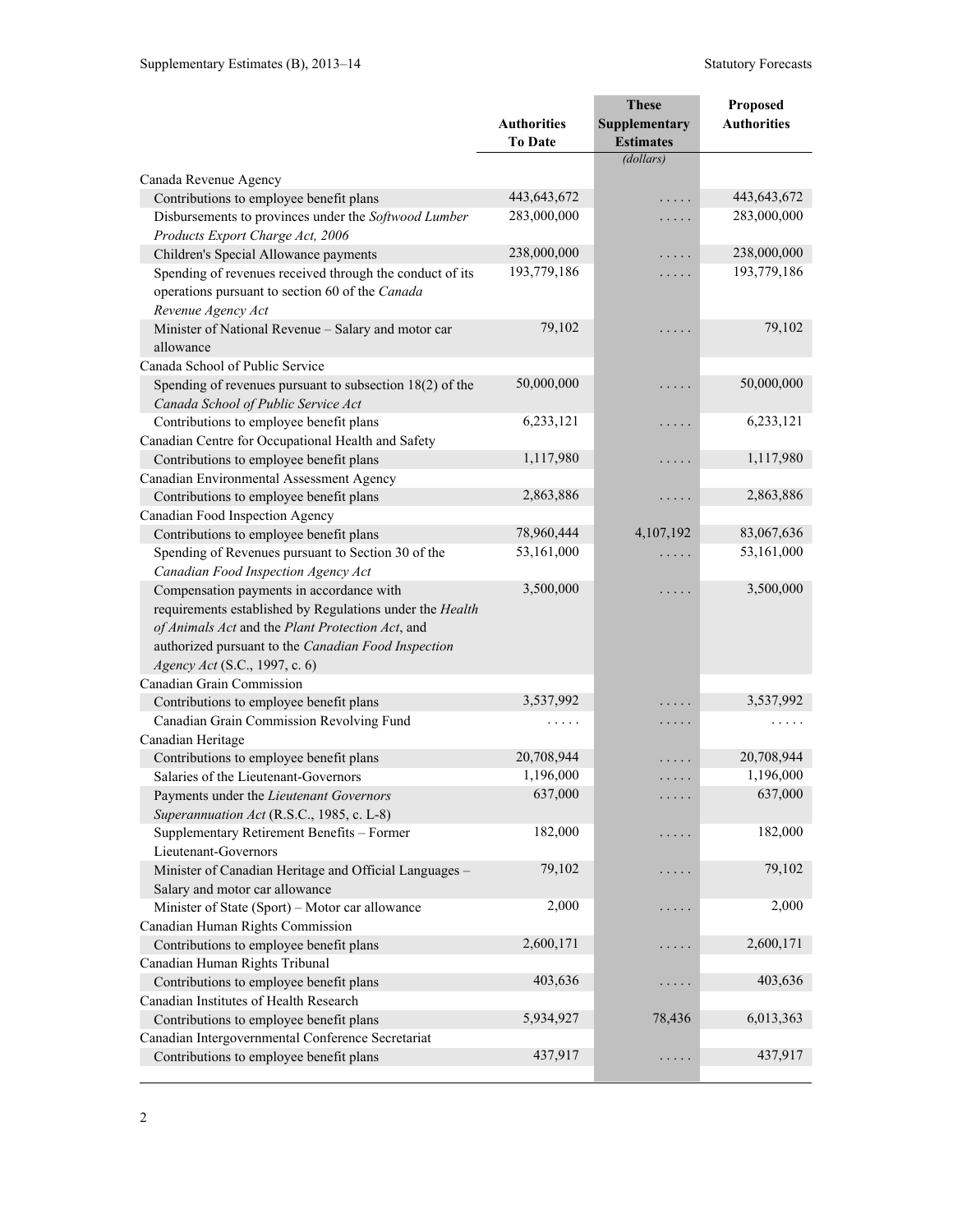|                                                                                   |                    | <b>These</b>     | Proposed           |
|-----------------------------------------------------------------------------------|--------------------|------------------|--------------------|
|                                                                                   | <b>Authorities</b> | Supplementary    | <b>Authorities</b> |
|                                                                                   | <b>To Date</b>     | <b>Estimates</b> |                    |
|                                                                                   |                    | (dollars)        |                    |
| Canadian International Development Agency                                         |                    |                  |                    |
| Payments to International Financial Institutions -<br>Encashment of notes         | 215,256,121        | .                | 215,256,121        |
| Contributions to employee benefit plans                                           | 5,720,443          | .                | 5,720,443          |
| Minister of International Cooperation - Salary and motor<br>car allowance         | 19,675             | .                | 19,675             |
| Canadian International Trade Tribunal                                             |                    |                  |                    |
| Contributions to employee benefit plans                                           | 1,233,346          | .                | 1,233,346          |
| Canadian Northern Economic Development Agency                                     |                    |                  |                    |
| Contributions to employee benefit plans                                           | 1,023,655          | .                | 1,023,655          |
| Canadian Nuclear Safety Commission                                                |                    |                  |                    |
| Expenditures pursuant to paragraph 21(3) of the Nuclear<br>Safety and Control Act | 93,567,046         | .                | 93,567,046         |
| Contributions to employee benefit plans<br>Canadian Polar Commission              | 4,357,801          | 41,321           | 4,399,122          |
| Contributions to employee benefit plans                                           | 142,943            | .                | 142,943            |
| Canadian Radio-television and Telecommunications<br>Commission                    |                    |                  |                    |
| Contributions to employee benefit plans                                           | 6,803,308          | .                | 6,803,308          |
| Canadian Security Intelligence Service                                            |                    |                  |                    |
| Contributions to employee benefit plans                                           | 48,371,070         | .                | 48,371,070         |
| Canadian Space Agency                                                             |                    |                  |                    |
| Contributions to employee benefit plans                                           | 10,747,711         | .                | 10,747,711         |
| Canadian Transportation Accident Investigation and Safety                         |                    |                  |                    |
| Board                                                                             |                    |                  |                    |
| Contributions to employee benefit plans                                           | 3,505,079          | 78,000           | 3,583,079          |
| <b>Canadian Transportation Agency</b>                                             |                    |                  |                    |
| Contributions to employee benefit plans                                           | 3,507,200          | .                | 3,507,200          |
| <b>Chief Electoral Officer</b>                                                    |                    |                  |                    |
| Electoral expenditures                                                            | 77,320,242         | .                | 77,320,242         |
| Contributions to employee benefit plans                                           | 6,625,283          | .                | 6,625,283          |
| Expenses under Electoral Boundaries Readjustment Act                              | 1,539,187          | .                | 1,539,187          |
| Salary of the Chief Electoral Officer                                             | 288,100            | $\cdots\cdots$   | 288,100            |
| Citizenship and Immigration                                                       |                    |                  |                    |
| Passport Canada Revolving Fund (Revolving Funds Act<br>$(R.S.C., 1985, c. R-8))$  | 70,373,000         |                  | 70,373,000         |
| Fees returned in connection with a terminated application                         | 95,500,000         | (31,700,000)     | 63,800,000         |
| Contributions to employee benefit plans                                           | 57,359,614         | 237,346          | 57,596,960         |
| Minister of Citizenship and Immigration - Salary and<br>motor car allowance       | 79,102             |                  | 79,102             |
| Commissioner for Federal Judicial Affairs                                         |                    |                  |                    |
| Judges' salaries, allowances and annuities, annuities to                          | 487,534,826        | .                | 487,534,826        |
| spouses and children of judges and lump sum payments                              |                    |                  |                    |
| to spouses of judges who die while in office                                      |                    |                  |                    |
| $(R.S.C., 1985, c. J-1)$                                                          |                    |                  |                    |
| Contributions to employee benefit plans                                           | 785,778            |                  | 785,778            |
| Communications Security Establishment                                             |                    |                  |                    |
| Contributions to employee benefit plans                                           | 33,389,185         | 560,774          | 33,949,959         |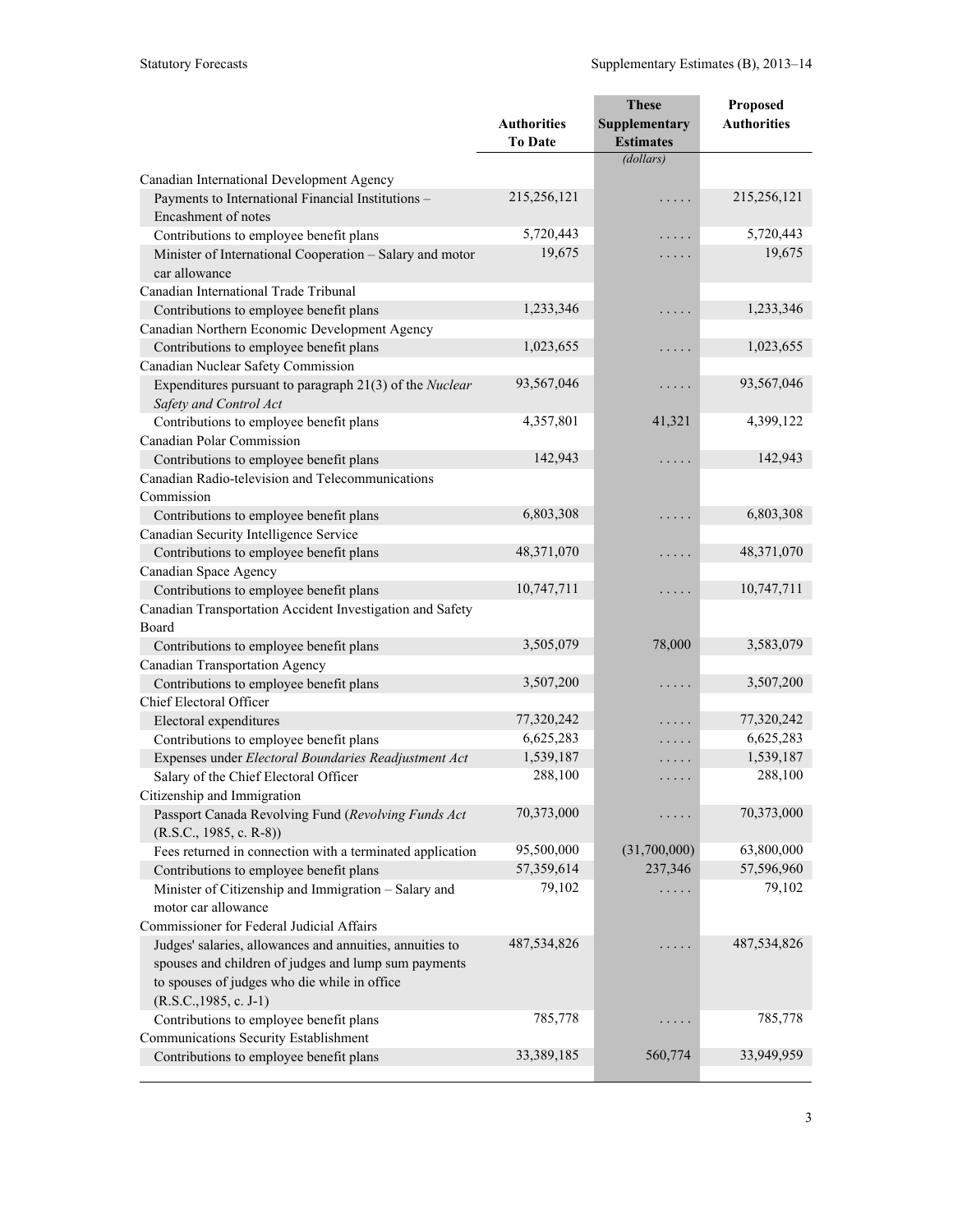|                                                                                   | <b>Authorities</b><br><b>To Date</b> | <b>These</b><br>Supplementary<br><b>Estimates</b> | Proposed<br><b>Authorities</b> |
|-----------------------------------------------------------------------------------|--------------------------------------|---------------------------------------------------|--------------------------------|
|                                                                                   |                                      | (dollars)                                         |                                |
| Copyright Board                                                                   |                                      |                                                   |                                |
| Contributions to employee benefit plans                                           | 301,313                              | .                                                 | 301,313                        |
| Correctional Service of Canada                                                    |                                      |                                                   |                                |
| Contributions to employee benefit plans                                           | 233,116,766                          | .                                                 | 233,116,766                    |
| <b>CORCAN Revolving Fund</b>                                                      | $\ldots$                             | $\cdots\cdots$                                    | $\ldots$                       |
| <b>Courts Administration Service</b>                                              |                                      |                                                   |                                |
| Contributions to employee benefit plan                                            | 7,165,435                            | $\cdots\cdots$                                    | 7,165,435                      |
| Economic Development Agency of Canada for the Regions                             |                                      |                                                   |                                |
| of Quebec                                                                         |                                      |                                                   |                                |
| Contributions to employee benefit plans                                           | 4,929,289                            | 189,428                                           | 5,118,717                      |
| Environment                                                                       |                                      |                                                   |                                |
| Contributions to employee benefit plans                                           | 88,749,822                           | 556,365                                           | 89,306,187                     |
| Minister of the Environment, Minister of the Canadian                             | 79,102                               | $\cdots$                                          | 79,102                         |
| Northern Economic Development Agency and Minister                                 |                                      |                                                   |                                |
| for the Arctic Council - Salary and motor car allowance                           |                                      |                                                   |                                |
| Federal Economic Development Agency for Southern                                  |                                      |                                                   |                                |
| Ontario                                                                           |                                      |                                                   |                                |
| Contributions to employee benefit plans                                           | 3,322,822                            |                                                   | 3,322,822                      |
| Minister of State - Motor car allowance                                           | $\ldots$                             | 2,000                                             | 2,000                          |
| Finance                                                                           |                                      |                                                   |                                |
| Canada Health Transfer (Part V.1 - Federal-Provincial                             | 30,283,114,000                       | .                                                 | 30,283,114,000                 |
| Fiscal Arrangements Act)                                                          | 18,401,000,000                       | (556,000,000)                                     | 17,845,000,000                 |
| Interest on Unmatured Debt                                                        | 16,105,194,000                       |                                                   | 16,105,194,000                 |
| Fiscal Equalization (Part I - Federal-Provincial Fiscal                           |                                      | .                                                 |                                |
| Arrangements Act)                                                                 | 12,215,271,000                       |                                                   | 12,215,271,000                 |
| Canada Social Transfer (Part V.1 - Federal-Provincial<br>Fiscal Arrangements Act) |                                      | .                                                 |                                |
| <b>Other Interest Costs</b>                                                       | 8,733,000,000                        | (56,000,000)                                      | 8,677,000,000                  |
| Territorial Financing (Part I.1 - Federal-Provincial Fiscal                       | 3,288,281,700                        |                                                   | 3,288,281,700                  |
| Arrangements Act)                                                                 |                                      | $\ldots$                                          |                                |
| Payments to Provinces Regarding Sales Tax                                         | 1,481,000,000                        | $\ldots$                                          | 1,481,000,000                  |
| Harmonization (Part III.1 - Federal-Provincial Fiscal                             |                                      |                                                   |                                |
| Arrangements Act)                                                                 |                                      |                                                   |                                |
| Payments to International Development Association                                 | 441,610,000                          | .                                                 | 441,610,000                    |
| Wait Times Reduction Transfer (Part V.1 -                                         | 250,000,000                          | .                                                 | 250,000,000                    |
| Federal-Provincial Fiscal Arrangements Act)                                       |                                      |                                                   |                                |
| Additional Fiscal Equalization to Nova Scotia (Part I -                           | 245,785,000                          | .                                                 | 245,785,000                    |
| Federal-Provincial Fiscal Arrangements Act)                                       |                                      |                                                   |                                |
| Purchase of Domestic Coinage                                                      | 126,500,000                          | د د د د                                           | 126,500,000                    |
| Additional Fiscal Equalization Offset Payment to Nova                             | 89,461,000                           | .                                                 | 89,461,000                     |
| Scotia (Nova Scotia and Newfoundland and Labrador                                 |                                      |                                                   |                                |
| Additional Fiscal Equalization Offset Payments Act)                               |                                      |                                                   |                                |
| Additional Fiscal Equalization Payment - Total Transfer                           | .                                    | 55,806,000                                        | 55,806,000                     |
| Protection (Part I - Federal-Provincial Fiscal                                    |                                      |                                                   |                                |
| Arrangements Act)                                                                 |                                      |                                                   |                                |
| Debt payments on behalf of poor countries to                                      | 51,200,000                           | .                                                 | 51,200,000                     |
| International Organizations pursuant to section 18(1) of                          |                                      |                                                   |                                |
| the Economic Recovery Act                                                         |                                      |                                                   |                                |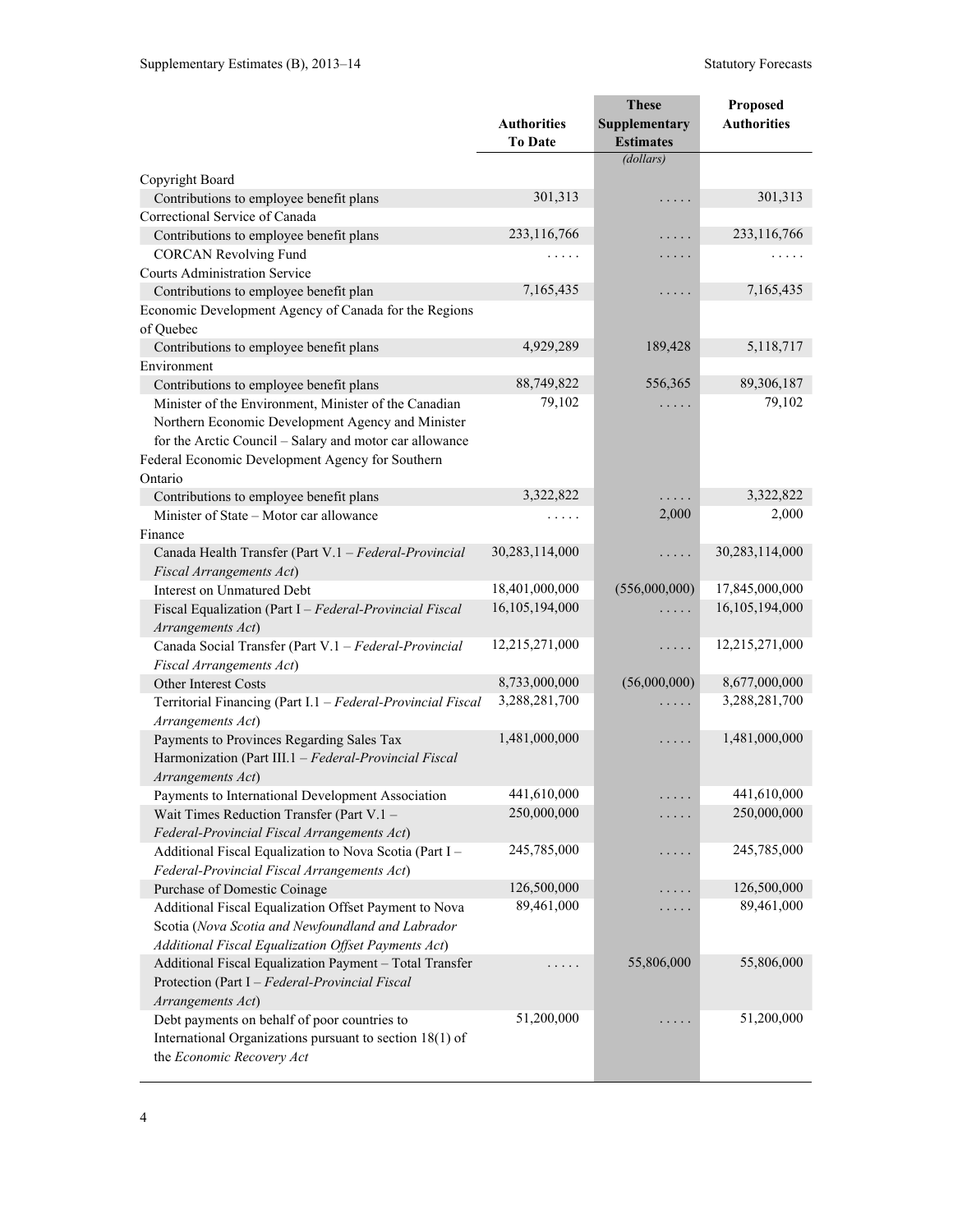|                                                                                                                                                                |                                      | <b>These</b>                      | Proposed           |
|----------------------------------------------------------------------------------------------------------------------------------------------------------------|--------------------------------------|-----------------------------------|--------------------|
|                                                                                                                                                                | <b>Authorities</b><br><b>To Date</b> | Supplementary<br><b>Estimates</b> | <b>Authorities</b> |
|                                                                                                                                                                |                                      | (dollars)                         |                    |
| Finance - Continued                                                                                                                                            |                                      |                                   |                    |
| Incentive for provinces to eliminate taxes on capital (Part<br>IV - Federal-Provincial Fiscal Arrangements Act)                                                | .                                    | 34,780,000                        | 34,780,000         |
| Statutory Subsidies (Constitution Acts, 1867-1982, and<br>Other Statutory Authorities)                                                                         | 32,149,329                           | .                                 | 32,149,329         |
| Contributions to employee benefit plans                                                                                                                        | 12,203,454                           | .                                 | 12,203,454         |
| Payment to the International Bank for Reconstruction<br>and Development for the Agriculture Advance Market<br>Commitment (Bretton Woods and Related Agreements | 10,000,000                           | .                                 | 10,000,000         |
| Act, section 8)                                                                                                                                                |                                      |                                   |                    |
| Canadian Securities Regulation Regime Transition Office<br>(Canadian Securities Regulation Regime Transition Office<br>Act)                                    | .                                    | 5,800,000                         | 5,800,000          |
| Minister of Finance - Salary and motor car allowance                                                                                                           | 79,102                               |                                   | 79,102             |
| Minister of State (Finance) - Motor car allowance                                                                                                              | 2,000                                |                                   | 2,000              |
| Youth Allowances Recovery (Federal-Provincial Fiscal<br>Revision Act, 1964)                                                                                    | (770, 280, 000)                      | (6,462,000)                       | (776, 742, 000)    |
| Alternative Payments for Standing Programs (Part VI -<br>Federal-Provincial Fiscal Arrangements Act)                                                           | (3,499,933,000)                      | (32,027,000)                      | (3,531,960,000)    |
| Financial Transactions and Reports Analysis Centre of                                                                                                          |                                      |                                   |                    |
| Canada                                                                                                                                                         |                                      |                                   |                    |
| Contributions to employee benefit plans                                                                                                                        | 5,658,585                            | .                                 | 5,658,585          |
| <b>Fisheries and Oceans</b>                                                                                                                                    |                                      |                                   |                    |
| Contributions to employee benefit plans                                                                                                                        | 129,897,782                          | 1,896,427                         | 131,794,209        |
| Minister of Fisheries and Oceans - Salary and motor car<br>allowance                                                                                           | 79,102                               |                                   | 79,102             |
| Foreign Affairs, Trade and Development                                                                                                                         |                                      |                                   |                    |
| Contributions to employee benefit plans                                                                                                                        | 98,528,547                           | 3,391,429                         | 101,919,976        |
| Payments to International Financial Institutions -<br>Encashment of notes                                                                                      | 30,743,879                           |                                   | 30,743,879         |
| Advance Market Commitment for Pneumococcal<br>Vaccines                                                                                                         | .                                    | 17,000,000                        | 17,000,000         |
| Payments under the Diplomatic Service (Special)<br>Superannuation Act (R.S.C., 1985, c. D-2)                                                                   | 250,000                              | .                                 | 250,000            |
| Minister of Foreign Affairs - Salary and motor car<br>allowance                                                                                                | 79,102                               |                                   | 79,102             |
| Minister of International Trade - Salary and motor car<br>allowance                                                                                            | 79,102                               |                                   | 79,102             |
| Minister of International Development - Salary and<br>motor car allowance                                                                                      | 59,427                               | $\sim$ $\sim$ $\sim$ $\sim$       | 59,427             |
| Minister of State (Foreign Affairs and Consular) - Motor<br>car allowance                                                                                      | 2,000                                |                                   | 2,000              |
| Passport Office Revolving Fund (Revolving Funds Act                                                                                                            |                                      | $\cdots$                          |                    |
| $(R.S.C., 1985, c. R-8))$                                                                                                                                      |                                      |                                   |                    |
| Governor General                                                                                                                                               |                                      |                                   |                    |
| Contributions to employee benefit plans                                                                                                                        | 2,106,176                            |                                   | 2,106,176          |
| Annuities payable under the Governor General's Act<br>(R.S.C., 1985 c. G-9)                                                                                    | 545,000                              | $\cdots$                          | 545,000            |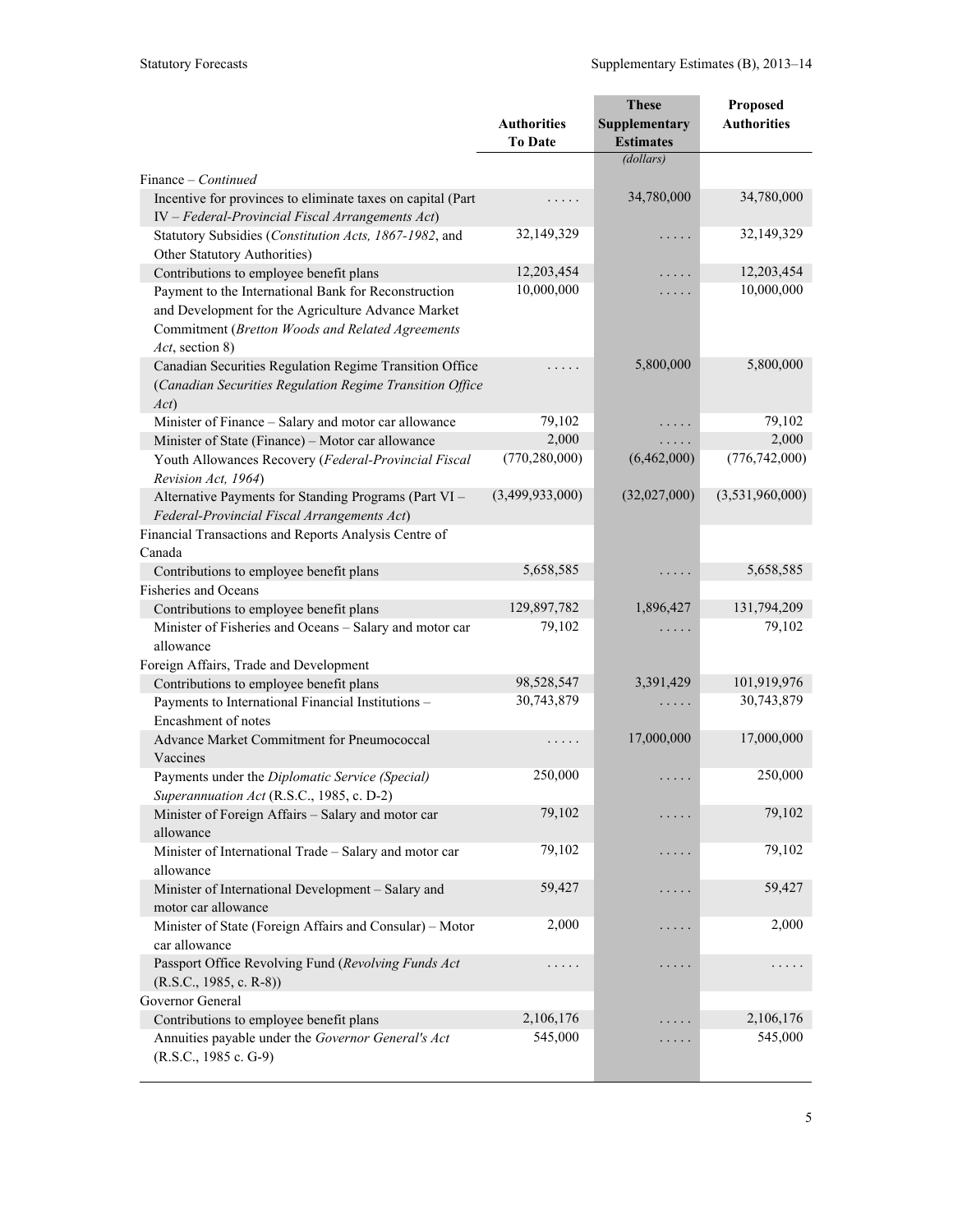|                                                                                                           |                            | <b>These</b>     | Proposed                   |
|-----------------------------------------------------------------------------------------------------------|----------------------------|------------------|----------------------------|
|                                                                                                           | <b>Authorities</b>         | Supplementary    | <b>Authorities</b>         |
|                                                                                                           | <b>To Date</b>             | <b>Estimates</b> |                            |
|                                                                                                           |                            | (dollars)        |                            |
| Governor General – Continued                                                                              | 270,602                    |                  | 270,602                    |
| Salary of the Governor General (R.S.C., 1985 c. G-9)<br>Hazardous Materials Information Review Commission |                            | .                |                            |
|                                                                                                           |                            |                  |                            |
| Contributions to employee benefit plans<br>Health                                                         | .                          | .                | .                          |
| Contributions to employee benefit plans                                                                   | 126,743,518                | 1,173,218        | 127,916,736                |
| Spending of revenues from other departments for which                                                     | .                          | 58,860,280       | 58,860,280                 |
| the Minister is responsible, pursuant to subsection                                                       |                            |                  |                            |
| 4.2(4) of the Department of Health Act                                                                    |                            |                  |                            |
| Minister of Health - Salary and motor car allowance                                                       | 79,102                     | .                | 79,102                     |
| House of Commons                                                                                          |                            |                  |                            |
| Members of the House of Commons - Salaries and                                                            | 112,061,179                | 776,171          | 112,837,350                |
| allowances of Officers and Members of the House of                                                        |                            |                  |                            |
| Commons under the Parliament of Canada Act and                                                            |                            |                  |                            |
| contributions to the Members of Parliament Retiring                                                       |                            |                  |                            |
| Allowances Account and the Members of Parliament                                                          |                            |                  |                            |
| Retirement Compensation Arrangements Account                                                              |                            |                  |                            |
| Contributions to employee benefit plans                                                                   | 35,924,165                 | .                | 35,924,165                 |
| Human Resources and Skills Development                                                                    |                            |                  |                            |
| Old Age Security Payments (R.S.C., 1985, c. O-9)                                                          | 32,351,573,995             | .                | 32,351,573,995             |
| Guaranteed Income Supplement Payments (R.S.C., 1985,                                                      | 9,735,348,031              | .                | 9,735,348,031              |
| c. $O-9$ )                                                                                                |                            |                  |                            |
| Universal Child Care Benefit                                                                              | 2,788,000,000              | .                | 2,788,000,000              |
| Canada Education Savings grant payments to Registered                                                     | 754,000,000                | .                | 754,000,000                |
| Education Savings Plan (RESP) trustees on behalf of                                                       |                            |                  |                            |
| RESP beneficiaries to encourage Canadians to save for                                                     |                            |                  |                            |
| post-secondary education for their children                                                               |                            |                  |                            |
| Canada Student Grants to qualifying full and part-time                                                    | 645, 325, 114              | .                | 645,325,114                |
| students pursuant to the Canada Student Financial                                                         |                            |                  |                            |
| Assistance Act                                                                                            |                            |                  |                            |
| Payments related to the direct financing arrangement                                                      | 566,746,076                | .                | 566,746,076                |
| under the Canada Student Financial Assistance Act                                                         |                            |                  |                            |
| Allowance Payments (R.S.C., 1985, c. O-9)                                                                 | 546,850,256                | .                | 546,850,256                |
| Contributions to employee benefit plans                                                                   | 230,407,951<br>222,600,000 | 615,194          | 231,023,145<br>222,600,000 |
| Canada Disability Savings Grant payments to Registered                                                    |                            |                  |                            |
| Disability Savings Plan (RDSP) issuers on behalf of                                                       |                            |                  |                            |
| RDSP beneficiaries to encourage long-term financial<br>security of eligible individuals with disabilities |                            |                  |                            |
| Canada Learning Bond payments to Registered Education                                                     | 128,000,000                |                  | 128,000,000                |
| Savings Plan (RESP) trustees on behalf of RESP                                                            |                            |                  |                            |
| beneficiaries to support access to post-secondary                                                         |                            |                  |                            |
| education for children from low-income families                                                           |                            |                  |                            |
| Canada Disability Savings Bond payments to Registered                                                     | 76,900,000                 |                  | 76,900,000                 |
| Disability Savings Plan (RDSP) issuers on behalf of                                                       |                            |                  |                            |
| RDSP beneficiaries to encourage long-term financial                                                       |                            |                  |                            |
| security of eligible individuals with disabilities                                                        |                            |                  |                            |
|                                                                                                           |                            |                  |                            |
|                                                                                                           |                            |                  |                            |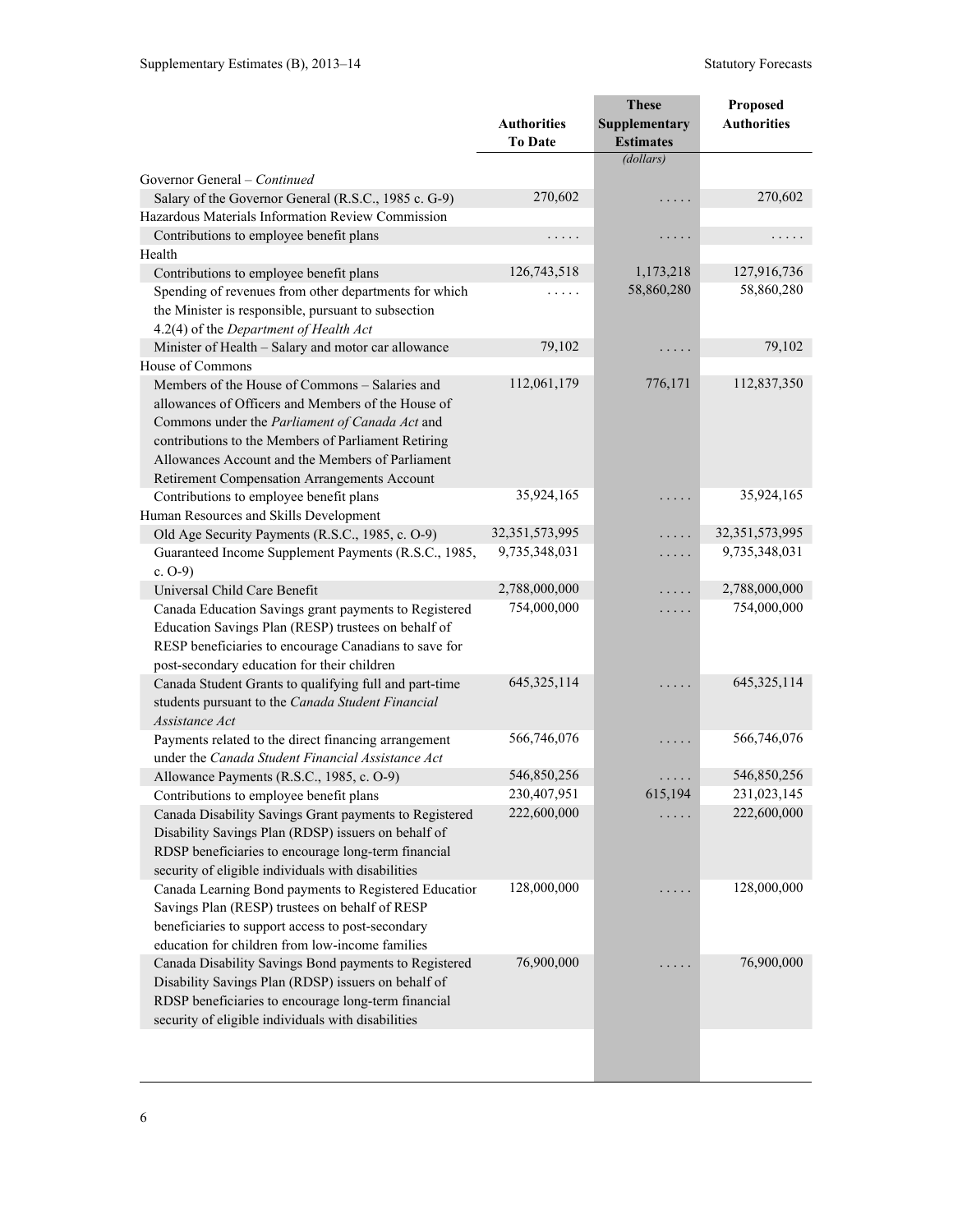|                                                                                                   |                    | <b>These</b>     | Proposed           |
|---------------------------------------------------------------------------------------------------|--------------------|------------------|--------------------|
|                                                                                                   | <b>Authorities</b> | Supplementary    | <b>Authorities</b> |
|                                                                                                   | <b>To Date</b>     | <b>Estimates</b> |                    |
|                                                                                                   |                    | (dollars)        |                    |
| Human Resources and Skills Development – Continued                                                |                    |                  |                    |
| Wage Earner Protection Program payments to eligible                                               | 49,250,000         |                  | 49,250,000         |
| applicants owed wages and vacation pay, severance pay                                             |                    |                  |                    |
| and termination pay from employers who are either                                                 |                    |                  |                    |
| bankrupt or in receivership as well as payments to                                                |                    |                  |                    |
| trustees and receivers who will provide the necessary                                             |                    |                  |                    |
| information to determine eligibility                                                              |                    |                  |                    |
| Payments of compensation respecting government                                                    | 40,000,000         | .                | 40,000,000         |
| employees (R.S.C., 1985, c. G-5) and merchant seamen                                              |                    |                  |                    |
| $(R.S.C., 1985, c. M-6)$                                                                          |                    |                  |                    |
| The provision of funds for interest and other payments                                            | 10,627,478         | .                | 10,627,478         |
| to lending institutions and liabilities under the Canada                                          |                    |                  |                    |
| Student Financial Assistance Act                                                                  | 6,000,000          |                  | 6,000,000          |
| Pathways to Education Canada upfront multi-year<br>funding to support their community-based early |                    |                  |                    |
| intervention programs which will help disadvantaged                                               |                    |                  |                    |
| youth access post-secondary education in Canada                                                   |                    |                  |                    |
| Payment to the Canadian National Institute for the Blind                                          |                    | 3,000,000        | 3,000,000          |
| for a national digital hub to improve library services for                                        |                    |                  |                    |
| persons with a print disability (Budget 2013)                                                     |                    |                  |                    |
| Civil Service Insurance actuarial liability adjustments                                           | 145,000            |                  | 145,000            |
| Minister of Employment and Social Development and                                                 | 79,102             | .                | 79,102             |
| Minister for Multiculturalism - Salary and motor car                                              |                    |                  |                    |
| allowance                                                                                         |                    |                  |                    |
| Minister of Labour and Minister of Status of Women -                                              | 79,102             | .                | 79,102             |
| Salary and motor car allowance                                                                    |                    |                  |                    |
| Supplementary Retirement Benefits - Annuities agents'                                             | 35,000             | .                | 35,000             |
| pensions                                                                                          |                    |                  |                    |
| Minister of State (Seniors) - Motor car allowance                                                 | 2,000              | . .              | 2,000              |
| Minister of State (Social Development) - Motor car                                                | .                  | 2,000            | 2,000              |
| allowance                                                                                         |                    |                  |                    |
| The provision of funds for interest payments to lending                                           | 1,826              | .                | 1,826              |
| institutions under the Canada Student Loans Act                                                   | (9, 496, 875)      |                  |                    |
| The provision of funds for liabilities including liabilities                                      |                    |                  | (9, 496, 875)      |
| in the form of guaranteed loans under the Canada Student<br>Loans Act                             |                    |                  |                    |
| Immigration and Refugee Board                                                                     |                    |                  |                    |
| Contributions to employee benefit plans                                                           | 14,492,640         |                  | 14,492,640         |
| Indian Affairs and Northern Development                                                           |                    |                  |                    |
| Grants to Aboriginal organizations designated to receive                                          | 73,762,322         |                  | 73,762,322         |
| claim settlement payments pursuant to Comprehensive                                               |                    |                  |                    |
| Land Claim Settlement Acts                                                                        |                    |                  |                    |
| Contributions to employee benefit plans                                                           | 70,304,345         | 1,121,546        | 71,425,891         |
| Grant to the Nunatsiavut Government for the                                                       | 8,994,000          |                  | 8,994,000          |
| implementation of the Labrador Inuit Land Claims                                                  |                    |                  |                    |
| Agreement pursuant to the Labrador Inuit Land Claims                                              |                    |                  |                    |
| Agreement Act                                                                                     |                    |                  |                    |
| Contributions to Indspire (Budget 2013)                                                           | .                  | 5,000,000        | 5,000,000          |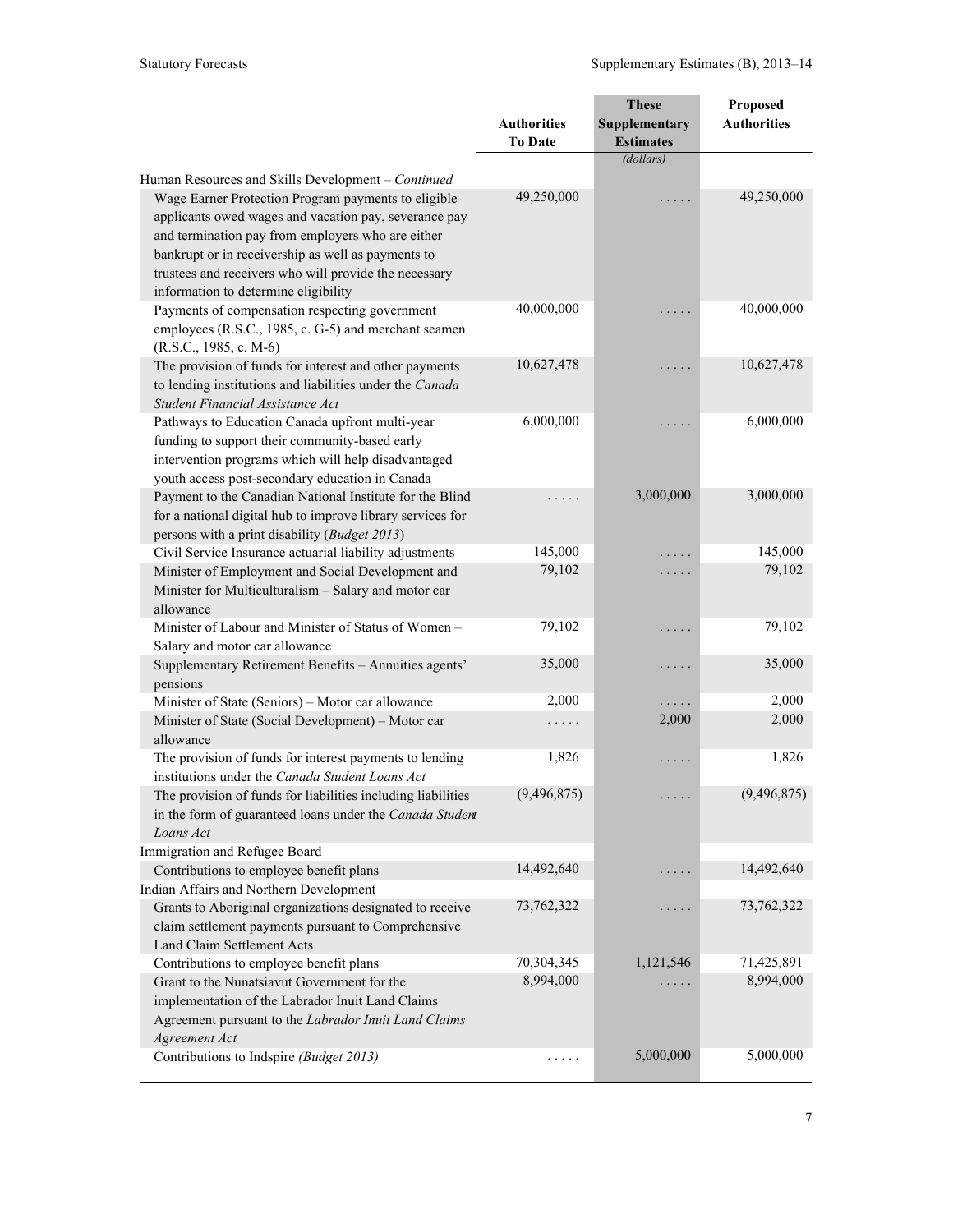|                                                                                |                    | <b>These</b>     | Proposed           |
|--------------------------------------------------------------------------------|--------------------|------------------|--------------------|
|                                                                                | <b>Authorities</b> | Supplementary    | <b>Authorities</b> |
|                                                                                | <b>To Date</b>     | <b>Estimates</b> |                    |
|                                                                                |                    | (dollars)        |                    |
| Indian Affairs and Northern Development - Continued                            |                    |                  |                    |
| Payments to comprehensive claim beneficiaries in                               | 2,606,289          | .                | 2,606,289          |
| compensation for resource royalties                                            |                    |                  |                    |
| Liabilities in respect of loan guarantees made to Indians                      | 2,000,000          | .                | 2,000,000          |
| for Housing and Economic Development                                           |                    |                  |                    |
| <b>Indian Annuities Treaty payments</b>                                        | 1,400,000          | .                | 1,400,000          |
| Minister of Aboriginal Affairs and Northern                                    | 79,102             | .                | 79,102             |
| Development - Salary and motor car allowance                                   |                    |                  |                    |
| Grassy Narrows and Islington Bands Mercury Disability                          | 15,000             | .                | 15,000             |
| Board                                                                          |                    |                  |                    |
| Indian Residential Schools Truth and Reconciliation                            |                    |                  |                    |
| Commission                                                                     |                    |                  |                    |
| Contributions to employee benefit plans                                        | 92,179             | .                | 92,179             |
| Industry                                                                       |                    |                  |                    |
| Liabilities under the Canada Small Business Financing                          | 86,386,000         | .                | 86,386,000         |
| Act (S.C., 1998, c. 36)                                                        | 53,446,179         | 210,233          | 53,656,412         |
| Contributions to employee benefit plans<br>Contributions to Genome Canada      | 43,300,000         |                  | 43,300,000         |
|                                                                                | 17,604,331         | .                | 17,604,331         |
| Canadian Intellectual Property Office Revolving Fund<br>Grant to Genome Canada | 13,800,000         | .                | 13,800,000         |
| Canadian Youth Business Foundation                                             | .                  | .<br>9,000,000   | 9,000,000          |
| Minister of Industry - Salary and motor car allowance                          | 79,102             |                  | 79,102             |
| Minister of State (Science and Technology, and Federal                         | 2,000              | .                | 2,000              |
| Economic Development Initiative for Northern Ontario)                          |                    | .                |                    |
| - Motor car allowance                                                          |                    |                  |                    |
| Minister of State (Small Business and Tourism, and                             | 2,000              | .                | 2,000              |
| Agriculture) – Motor car allowance                                             |                    |                  |                    |
| International Joint Commission (Canadian Section)                              |                    |                  |                    |
| Contributions to employee benefit plans                                        | 635,353            | .                | 635,353            |
| Justice                                                                        |                    |                  |                    |
| Contributions to employee benefit plans                                        | 79,776,724         | 147,123          | 79,923,847         |
| Minister of Justice and Attorney General of Canada -                           | 79,102             | .                | 79,102             |
| Salary and motor car allowance                                                 |                    |                  |                    |
| Library and Archives of Canada                                                 |                    |                  |                    |
| Contributions to employee benefit plans                                        | 10,177,677         |                  | 10,177,677         |
| Library of Parliament                                                          |                    |                  |                    |
| Contributions to employee benefit plans                                        | 5, 132, 478        | .                | 5, 132, 478        |
| Military Grievances External Review Committee                                  |                    |                  |                    |
| Contributions to employee benefit plans                                        | 607,519            | .                | 607,519            |
| Military Police Complaints Commission                                          |                    |                  |                    |
| Contributions to employee benefit plans                                        | 344,630            | .                | 344,630            |
| National Battlefields Commission                                               |                    |                  |                    |
| Expenditures pursuant to subsection $29.1(1)$ of the                           | 1,800,000          | $\cdots$         | 1,800,000          |
| Financial Administration Act                                                   |                    |                  |                    |
| Contributions to employee benefit plans                                        | 370,872            | $\cdots$         | 370,872            |
| National Defence                                                               |                    |                  |                    |
| Contributions to employee benefit plans - Members of                           | 1,025,910,163      |                  | 1,025,910,163      |
| the Military                                                                   |                    |                  |                    |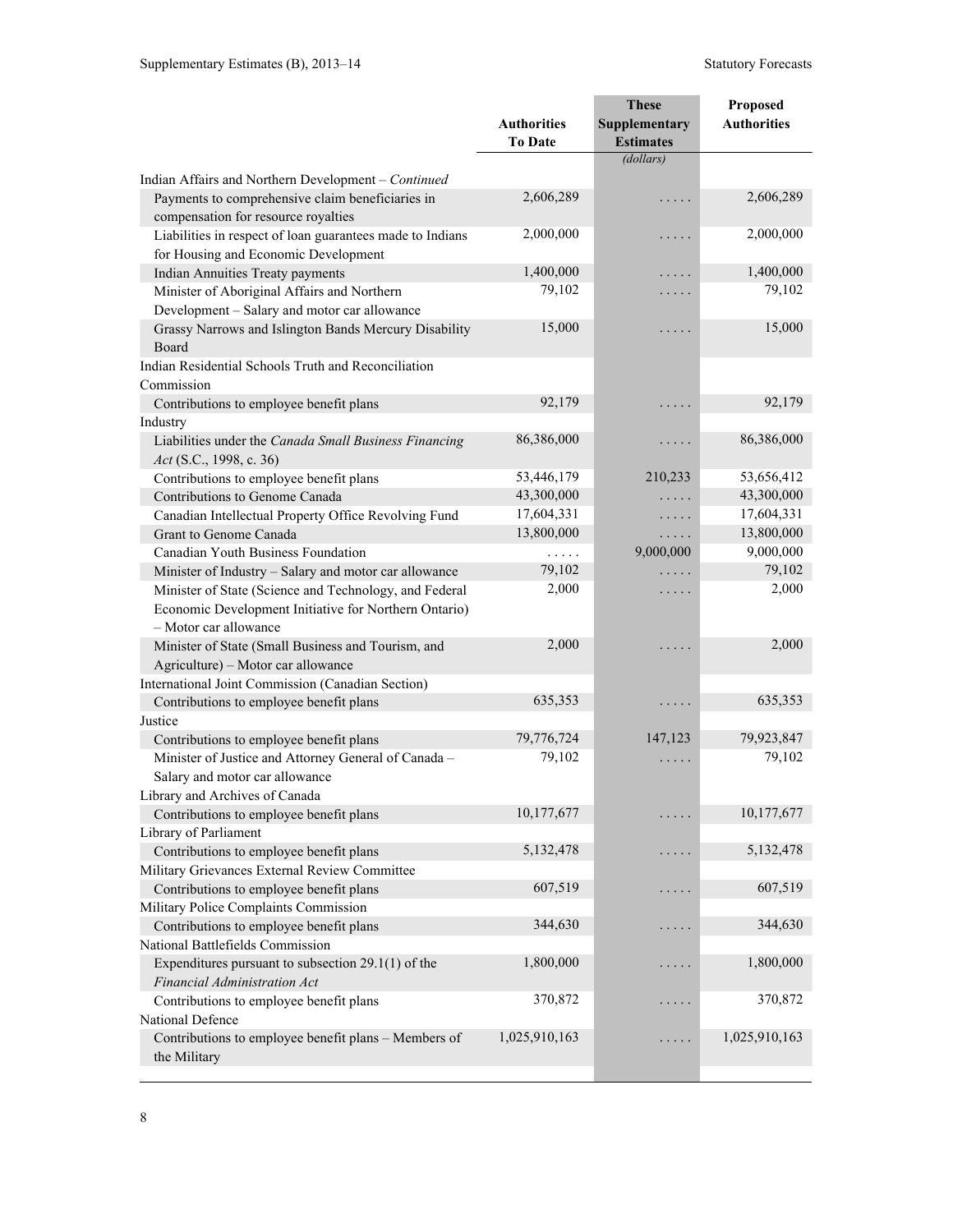|                                                         |                    | <b>These</b>         | Proposed           |
|---------------------------------------------------------|--------------------|----------------------|--------------------|
|                                                         | <b>Authorities</b> | <b>Supplementary</b> | <b>Authorities</b> |
|                                                         | <b>To Date</b>     | <b>Estimates</b>     |                    |
|                                                         |                    | (dollars)            |                    |
| National Defence - Continued                            |                    |                      |                    |
| Contributions to employee benefit plans                 | 309,756,941        | 416,583              | 310,173,524        |
| Payments under the Supplementary Retirement Benefits    | 4,492,604          | .                    | 4,492,604          |
| Act                                                     |                    |                      |                    |
| Payments under Parts I-IV of the Defence Services       | 929,668            | .                    | 929,668            |
| Pension Continuation Act (R.S.C., 1970, c. D-3)         |                    |                      |                    |
| Minister of National Defence - Salary and motor car     | 79,102             | .                    | 79,102             |
| allowance                                               |                    |                      |                    |
| Associate Minister of National Defence - Salary and     | 79,102             | .                    | 79,102             |
| motor car allowance                                     |                    |                      |                    |
| Payments to dependants of certain members of the Royal  | 24,100             | .                    | 24,100             |
| Canadian Air Force killed while serving as instructors  |                    |                      |                    |
| under the British Commonwealth Air Training Plan        |                    |                      |                    |
| (Appropriation Act No. 4, 1968)                         |                    |                      |                    |
| National Energy Board                                   |                    |                      |                    |
| Contributions to employee benefit plans                 | 7,195,012          | .                    | 7,195,012          |
| National Research Council of Canada                     |                    |                      |                    |
| Spending of revenues pursuant to paragraph $5(1)(e)$ of | 142,000,000        | .                    | 142,000,000        |
| the National Research Council Act (R.S.C., 1985, c.     |                    |                      |                    |
| $N-15$                                                  |                    |                      |                    |
| Contributions to employee benefit plans                 | 40,238,233         | 6,867,838            | 47,106,071         |
| <b>Natural Resources</b>                                |                    |                      |                    |
| Payments to the Newfoundland Offshore Petroleum         | 1,142,062,000      | .                    | 1,142,062,000      |
| Resource Revenue Fund                                   |                    |                      |                    |
| Payments to the Nova Scotia Offshore Revenue Account    | 79,339,000         | .                    | 79,339,000         |
| Contributions to employee benefit plans                 | 59,706,197         | 474,680              | 60,180,877         |
| Payments of the Crown Share Adjustment for Nova         | 22,460,000         | .                    | 22,460,000         |
| Scotia Offshore Petroleum Resources                     |                    |                      |                    |
| Contribution to the Canada/Newfoundland Offshore        | 7,756,000          | .                    | 7,756,000          |
| Petroleum Board                                         |                    |                      |                    |
| Contribution to the Canada/Nova Scotia Offshore         | 3,550,000          | .                    | 3,550,000          |
| Petroleum Board                                         |                    |                      |                    |
| Minister of Natural Resources - Salary and motor car    | 79,102             | .                    | 79,102             |
| allowance                                               |                    |                      |                    |
| Geomatics Canada Revolving Fund                         | .                  |                      |                    |
| Natural Sciences and Engineering Research Council       |                    |                      |                    |
| Contributions to employee benefit plans                 | 5,120,588          | 55,535               | 5,176,123          |
| Northern Pipeline Agency                                |                    |                      |                    |
| Contributions to employee benefit plans                 | 120,930            | .                    | 120,930            |
| Office of Infrastructure of Canada                      |                    |                      |                    |
| Contributions to employee benefit plans                 | 4,986,059          | .                    | 4,986,059          |
| Office of the Commissioner of Lobbying                  |                    |                      |                    |
| Contributions to employee benefit plans                 | 434,784            |                      | 434,784            |
| Office of the Commissioner of Official Languages        |                    |                      |                    |
| Contributions to employee benefit plans                 | 2,250,180          |                      | 2,250,180          |
| Office of the Communications Security Establishment     |                    |                      |                    |
| Commissioner                                            |                    |                      |                    |
| Contributions to employee benefit plans                 | 134,008            | .                    | 134,008            |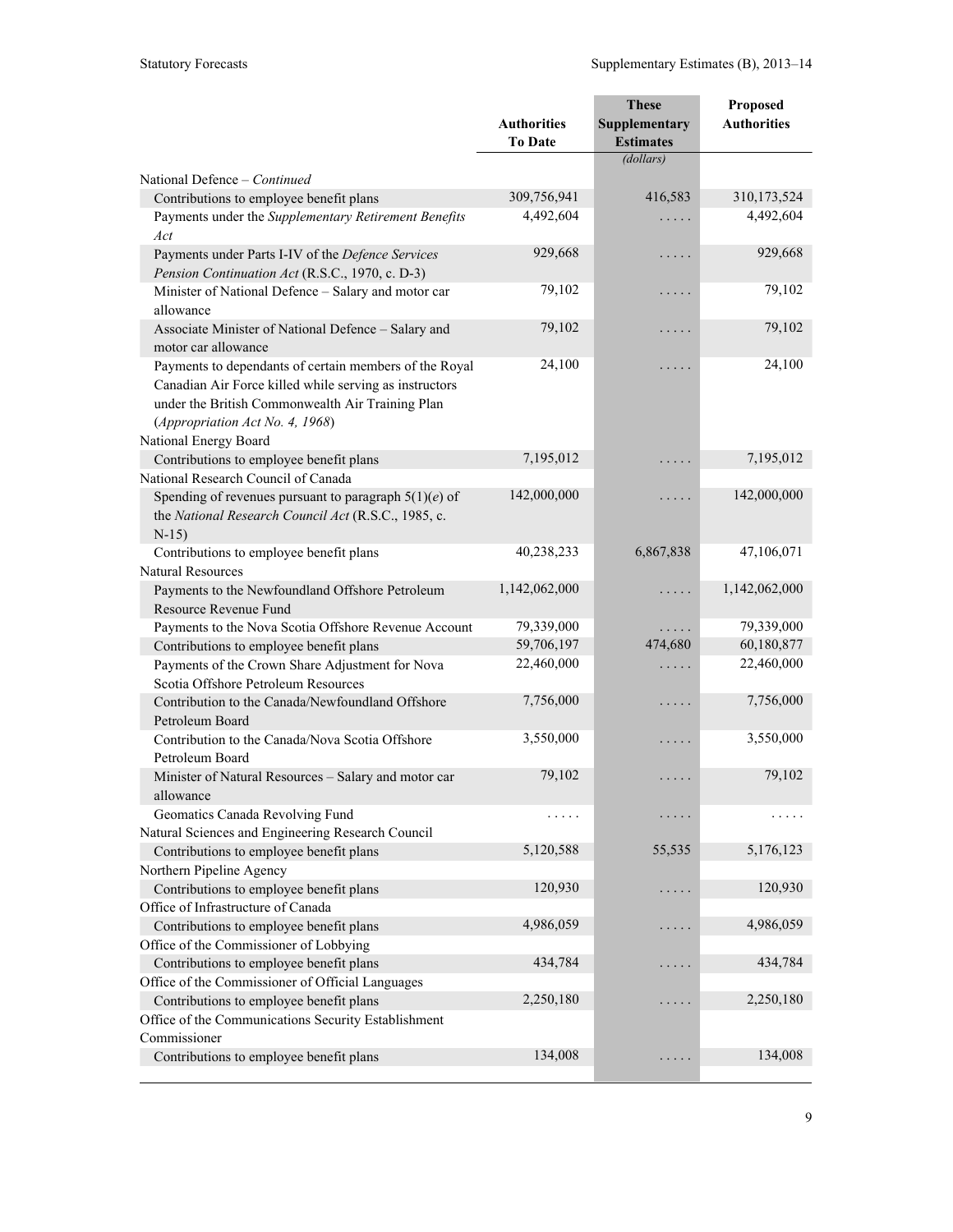|                                                            | <b>Authorities</b> | <b>These</b><br>Supplementary | Proposed<br><b>Authorities</b> |
|------------------------------------------------------------|--------------------|-------------------------------|--------------------------------|
|                                                            | <b>To Date</b>     | <b>Estimates</b>              |                                |
|                                                            |                    | (dollars)                     |                                |
| Office of the Conflict of Interest and Ethics Commissioner |                    |                               |                                |
| Contributions to employee benefit plans                    | 800,421            | .                             | 800,421                        |
| Office of the Co-ordinator, Status of Women                |                    |                               |                                |
| Contributions to employee benefit plans                    | 1,244,686          | .                             | 1,244,686                      |
| Office of the Correctional Investigator                    |                    |                               |                                |
| Contributions to employee benefit plans                    | 566,948            | .                             | 566,948                        |
| Office of the Director of Public Prosecutions              |                    |                               |                                |
| Contributions to employee benefit plans                    | 18,247,860         | .                             | 18,247,860                     |
| Office of the Public Sector Integrity Commissioner         |                    |                               |                                |
| Contributions to employee benefit plans                    | 520,799            | .                             | 520,799                        |
| Office of the Superintendent of Financial Institutions     |                    |                               |                                |
| Spending of revenues pursuant to subsection $17(2)$ of the | .                  | .                             | .                              |
| Office of the Superintendent of Financial Institutions Act |                    |                               |                                |
| Offices of the Information and Privacy Commissioners of    |                    |                               |                                |
| Canada                                                     |                    |                               |                                |
| Contributions to employee benefit plans                    | 3,830,250          | .                             | 3,830,250                      |
| Parks Canada Agency                                        |                    |                               |                                |
| Expenditures equivalent to revenues resulting from the     | 111,000,000        | .                             | 111,000,000                    |
| conduct of operations pursuant to section 20 of the        |                    |                               |                                |
| Parks Canada Agency Act                                    |                    |                               |                                |
| Contributions to employee benefit plans                    | 48,592,513         | 394,209                       | 48,986,722                     |
| Parole Board of Canada                                     |                    |                               |                                |
| Contributions to employee benefit plans                    | 6,240,763          | .                             | 6,240,763                      |
| Patented Medicine Prices Review Board                      |                    |                               |                                |
| Contributions to employee benefit plans                    | 1,025,633          | .                             | 1,025,633                      |
| Privy Council                                              |                    |                               |                                |
| Contributions to employee benefit plans                    | 13,997,460         | 87,211                        | 14,084,671                     |
| Prime Minister - Salary and motor car allowance            | 163,043            | .                             | 163,043                        |
| Minister of Infrastructure, Communities and                | 79,102             | $\cdots$                      | 79,102                         |
| Intergovernmental Affairs and Minister of the Economic     |                    |                               |                                |
| Development Agency of Canada for the Regions of            |                    |                               |                                |
| Quebec - Salary and motor car allowance                    |                    |                               |                                |
| Leader of the Government in the Senate - Salary and        | 79,102             | .                             | 79,102                         |
| motor car allowance                                        |                    |                               |                                |
| Leader of the Government in the House of Commons -         | 79,102             | $\cdot$                       | 79,102                         |
| Salary and motor car allowance                             |                    |                               |                                |
| Minister of State (Democratic Reform) - Motor car          | 2,000              | $\cdots$                      | 2,000                          |
| allowance                                                  |                    |                               |                                |
| Minister of State and Chief Government Whip - Motor        | 2,000              | .                             | 2,000                          |
| car allowance                                              |                    |                               |                                |
| Public Health Agency of Canada                             |                    |                               |                                |
| Contributions to employee benefit plans                    | 32,688,583         | 651,632                       | 33,340,215                     |
| Spending of revenues from other departments for which      | .                  | 14,027,197                    | 14,027,197                     |
| the Minister is responsible, pursuant to subsection        |                    |                               |                                |
| 4.2(4) of the Department of Health Act                     |                    |                               |                                |
| Public Safety and Emergency Preparedness                   |                    |                               |                                |
| Contributions to employee benefit plans                    | 15,860,930         |                               | 15,860,930                     |
|                                                            |                    |                               |                                |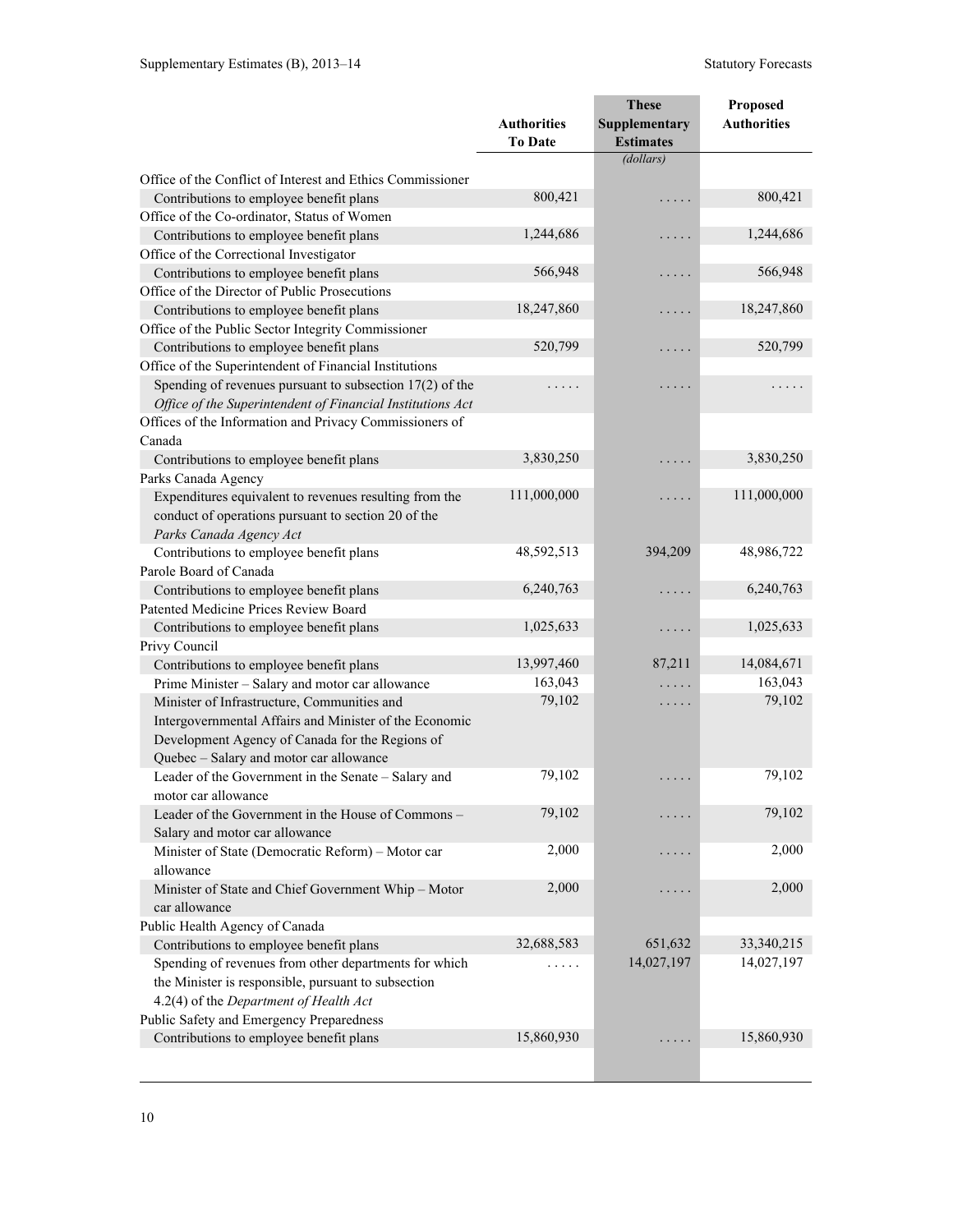|                                                                                                                                                  |                                      | <b>These</b>                      | Proposed           |
|--------------------------------------------------------------------------------------------------------------------------------------------------|--------------------------------------|-----------------------------------|--------------------|
|                                                                                                                                                  | <b>Authorities</b><br><b>To Date</b> | Supplementary<br><b>Estimates</b> | <b>Authorities</b> |
|                                                                                                                                                  |                                      | (dollars)                         |                    |
| Public Safety and Emergency Preparedness - Continued<br>Minister of Public Safety and Emergency Preparedness -<br>Salary and motor car allowance | 79,102                               | .                                 | 79,102             |
| Public Service Commission                                                                                                                        |                                      |                                   |                    |
| Contributions to employee benefit plans                                                                                                          | 13,170,904                           | $\cdots$                          | 13,170,904         |
| Public Service Labour Relations Board                                                                                                            |                                      |                                   |                    |
| Contributions to employee benefit plans                                                                                                          | 1,304,347                            | .                                 | 1,304,347          |
| Public Service Staffing Tribunal                                                                                                                 |                                      |                                   |                    |
| Contributions to employee benefit plans                                                                                                          | 611,000                              | .                                 | 611,000            |
| <b>Public Works and Government Services</b>                                                                                                      |                                      |                                   |                    |
| Contributions to employee benefit plans                                                                                                          | 114,739,046                          | 2,207,820                         | 116,946,866        |
| Real Property Services Revolving Fund                                                                                                            | 10,000,000                           | .                                 | 10,000,000         |
| Optional Services Revolving Fund                                                                                                                 | 8,484,366                            | $\cdots$                          | 8,484,366          |
| Translation Bureau Revolving Fund                                                                                                                | 7,022,229                            | $\cdots$                          | 7,022,229          |
| Minister of Public Works and Government Services -                                                                                               | 79,102                               | .                                 | 79,102             |
| Salary and motor car allowance                                                                                                                   |                                      |                                   |                    |
| Registry of the Competition Tribunal                                                                                                             |                                      |                                   |                    |
| Contributions to employee benefit plans                                                                                                          | 164,414                              | .                                 | 164,414            |
| Registry of the Public Servants Disclosure Protection                                                                                            |                                      |                                   |                    |
| Tribunal                                                                                                                                         |                                      |                                   |                    |
| Contributions to employee benefit plans                                                                                                          | 188,284                              | $\cdots$                          | 188,284            |
| Registry of the Specific Claims Tribunal                                                                                                         |                                      |                                   |                    |
| Contributions to employee benefit plans                                                                                                          | 824                                  | 202,932                           | 203,756            |
| Royal Canadian Mounted Police                                                                                                                    |                                      |                                   |                    |
| Pensions and other employee benefits - Members of the                                                                                            | 371,520,429                          | $\cdots$                          | 371,520,429        |
| Force                                                                                                                                            |                                      |                                   |                    |
| Contributions to employee benefit plans                                                                                                          | 92,920,969                           | .                                 | 92,920,969         |
| Pensions under the Royal Canadian Mounted Police                                                                                                 | 14,000,000                           | $\cdots$                          | 14,000,000         |
| Pension Continuation Act (R.S.C., 1970, c. R-10)                                                                                                 |                                      |                                   |                    |
| Royal Canadian Mounted Police External Review                                                                                                    |                                      |                                   |                    |
| Committee                                                                                                                                        |                                      |                                   |                    |
| Contributions to employee benefit plans                                                                                                          | 103,639                              | .                                 | 103,639            |
| Royal Canadian Mounted Police Public Complaints                                                                                                  |                                      |                                   |                    |
| Commission                                                                                                                                       |                                      |                                   |                    |
| Contributions to employee benefit plans                                                                                                          | 575,348                              | 430,341                           | 1,005,689          |
| Security Intelligence Review Committee                                                                                                           |                                      |                                   |                    |
| Contributions to employee benefit plans                                                                                                          | 320,297                              | $\cdots$                          | 320,297            |
| Senate Ethics Officer                                                                                                                            |                                      |                                   |                    |
| Contributions to employee benefit plans                                                                                                          | 104,400                              | 6,000                             | 110,400            |
| <b>Shared Services Canada</b>                                                                                                                    |                                      |                                   |                    |
| Contributions to employee benefit plans                                                                                                          | 99,952,971                           | 100,452                           | 100,053,423        |
| Social Sciences and Humanities Research Council                                                                                                  |                                      |                                   |                    |
| Contributions to employee benefit plans                                                                                                          | 2,610,109                            | 19,833                            | 2,629,942          |
| <b>Statistics Canada</b>                                                                                                                         |                                      |                                   |                    |
| Contributions to employee benefit plans                                                                                                          | 62,167,097                           | 5,048,433                         | 67,215,530         |
|                                                                                                                                                  |                                      |                                   |                    |
|                                                                                                                                                  |                                      |                                   |                    |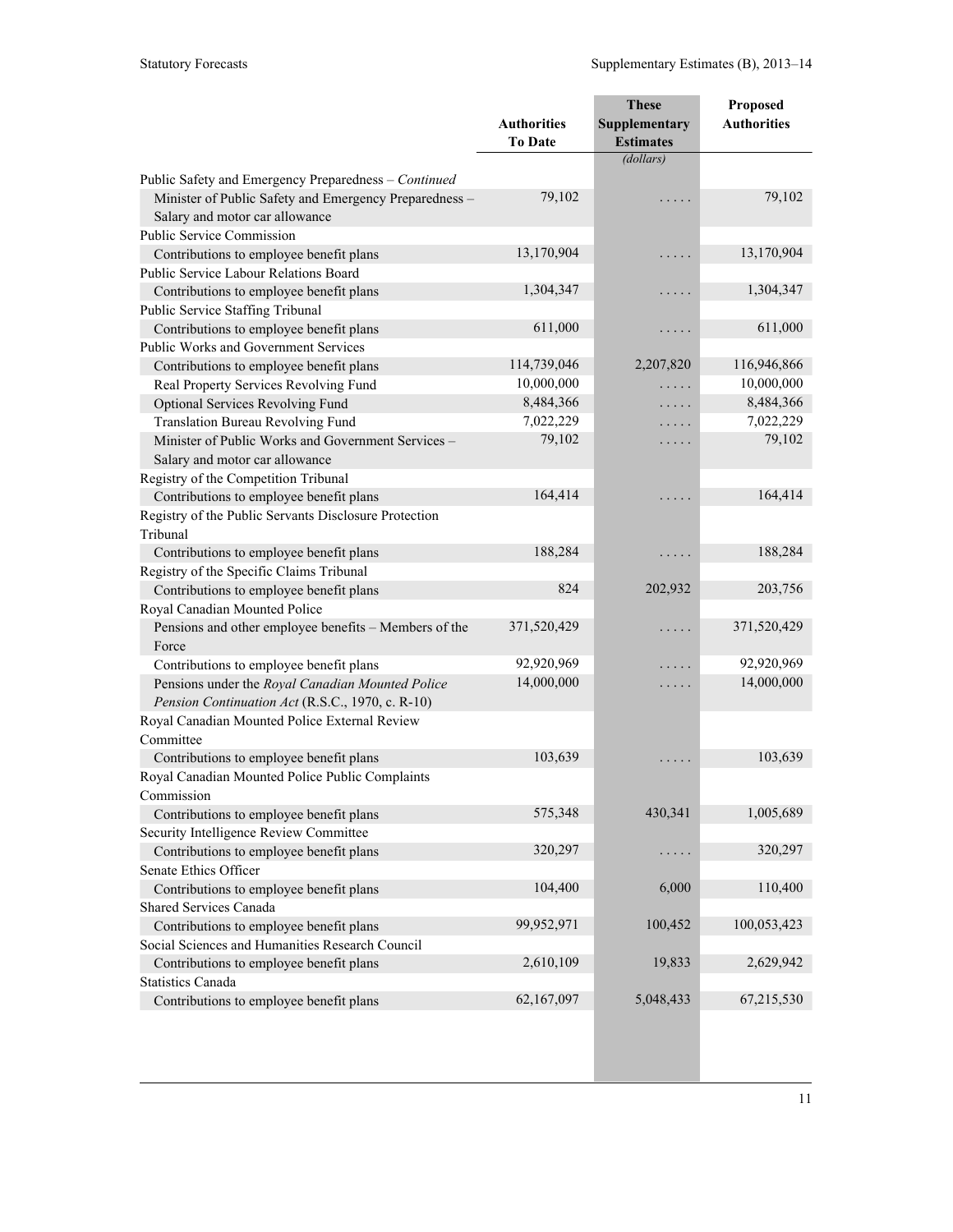|                                                                                                                                                                                                                                                                                                                                                                                 |                                      | <b>These</b>                      | <b>Proposed</b>    |
|---------------------------------------------------------------------------------------------------------------------------------------------------------------------------------------------------------------------------------------------------------------------------------------------------------------------------------------------------------------------------------|--------------------------------------|-----------------------------------|--------------------|
|                                                                                                                                                                                                                                                                                                                                                                                 | <b>Authorities</b><br><b>To Date</b> | Supplementary<br><b>Estimates</b> | <b>Authorities</b> |
|                                                                                                                                                                                                                                                                                                                                                                                 |                                      | (dollars)                         |                    |
| Supreme Court of Canada                                                                                                                                                                                                                                                                                                                                                         |                                      |                                   |                    |
| Judges' salaries, allowances and annuities, annuities to<br>spouses and children of judges and lump sum payments<br>to spouses of judges who die while in office (R.S.C.,<br>$(1985)$ , C. J-1 as amended)                                                                                                                                                                      | 6,371,407                            | .                                 | 6,371,407          |
| Contributions to employee benefit plans                                                                                                                                                                                                                                                                                                                                         | 2,382,068                            | .                                 | 2,382,068          |
| The Senate                                                                                                                                                                                                                                                                                                                                                                      |                                      |                                   |                    |
| Officers and Members of the Senate - Salaries,<br>allowances and other payments to the Speaker of the<br>Senate, Members and other officers of the Senate under<br>the Parliament of Canada Act; contributions to the<br>Members of Parliament Retiring Allowances Account<br>and Members of Parliament Retirement Compensation<br>Arrangements Account (R.S.C., 1985, ch. M-5) | 26,690,200                           | .                                 | 26,690,200         |
| Contributions to employee benefit plans                                                                                                                                                                                                                                                                                                                                         | 7,657,013                            | .                                 | 7,657,013          |
| Transport                                                                                                                                                                                                                                                                                                                                                                       |                                      |                                   |                    |
| Payments in respect of St. Lawrence Seaway agreements                                                                                                                                                                                                                                                                                                                           | 94,200,000                           | 1,500,000                         | 95,700,000         |
| under the Canada Marine Act (S.C., 1998, c. 10)                                                                                                                                                                                                                                                                                                                                 |                                      |                                   |                    |
| Contributions to employee benefit plans                                                                                                                                                                                                                                                                                                                                         | 72,569,973                           | 645,075                           | 73,215,048         |
| Northumberland Strait Crossing Subsidy Payment under<br>the Northumberland Strait Crossing Act (S.C., 1993, c.<br>43)                                                                                                                                                                                                                                                           | 61,582,525                           |                                   | 61,582,525         |
| Payments to the Canadian National Railway Company in<br>respect of the termination of the collection of tolls on the<br>Victoria Bridge, Montreal and for rehabilitation work on<br>the roadway portion of the Bridge (Vote 107,<br>Appropriation Act No. 5, 1963, S.C., 1963, c. 42)                                                                                           | 3,300,000                            | .                                 | 3,300,000          |
| Minister of Transport, - Salary and motor car allowance                                                                                                                                                                                                                                                                                                                         | 79,102                               | $\cdot$                           | 79,102             |
| Minister of State – Motor car allowance                                                                                                                                                                                                                                                                                                                                         | 2,000                                | $\cdots$                          | 2,000              |
| Transportation Appeal Tribunal of Canada                                                                                                                                                                                                                                                                                                                                        |                                      |                                   |                    |
| Contributions to employee benefit plans                                                                                                                                                                                                                                                                                                                                         | 126,850                              | $\cdots$                          | 126,850            |
| <b>Treasury Board Secretariat</b>                                                                                                                                                                                                                                                                                                                                               |                                      |                                   |                    |
| Employer contributions made under the Public Service<br>Superannuation Act and other retirement acts and the<br>Employment Insurance Act                                                                                                                                                                                                                                        | .                                    | 443,000,000                       | 443,000,000        |
| Contributions to employee benefit plans                                                                                                                                                                                                                                                                                                                                         | 28,001,490                           | 307,647                           | 28,309,137         |
| President of the Treasury Board - Salary and motor car<br>allowance                                                                                                                                                                                                                                                                                                             | 79,102                               |                                   | 79,102             |
| Payments under the Public Service Pension Adjustment<br>Act (R.S.C., 1970, c. P-33)                                                                                                                                                                                                                                                                                             | 20,000                               | .                                 | 20,000             |
| Veterans Affairs                                                                                                                                                                                                                                                                                                                                                                |                                      |                                   |                    |
| Contributions to employee benefit plans                                                                                                                                                                                                                                                                                                                                         | 39,394,993                           | $\cdots$                          | 39,394,993         |
| Veterans Insurance Actuarial Liability Adjustment                                                                                                                                                                                                                                                                                                                               | 175,000                              | .                                 | 175,000            |
| Minister of Veterans Affairs - Salary and motor car<br>allowance                                                                                                                                                                                                                                                                                                                | 79,102                               | .                                 | 79,102             |
| Returned Soldiers Insurance Actuarial Liability<br>Adjustment                                                                                                                                                                                                                                                                                                                   | 10,000                               | .                                 | 10,000             |